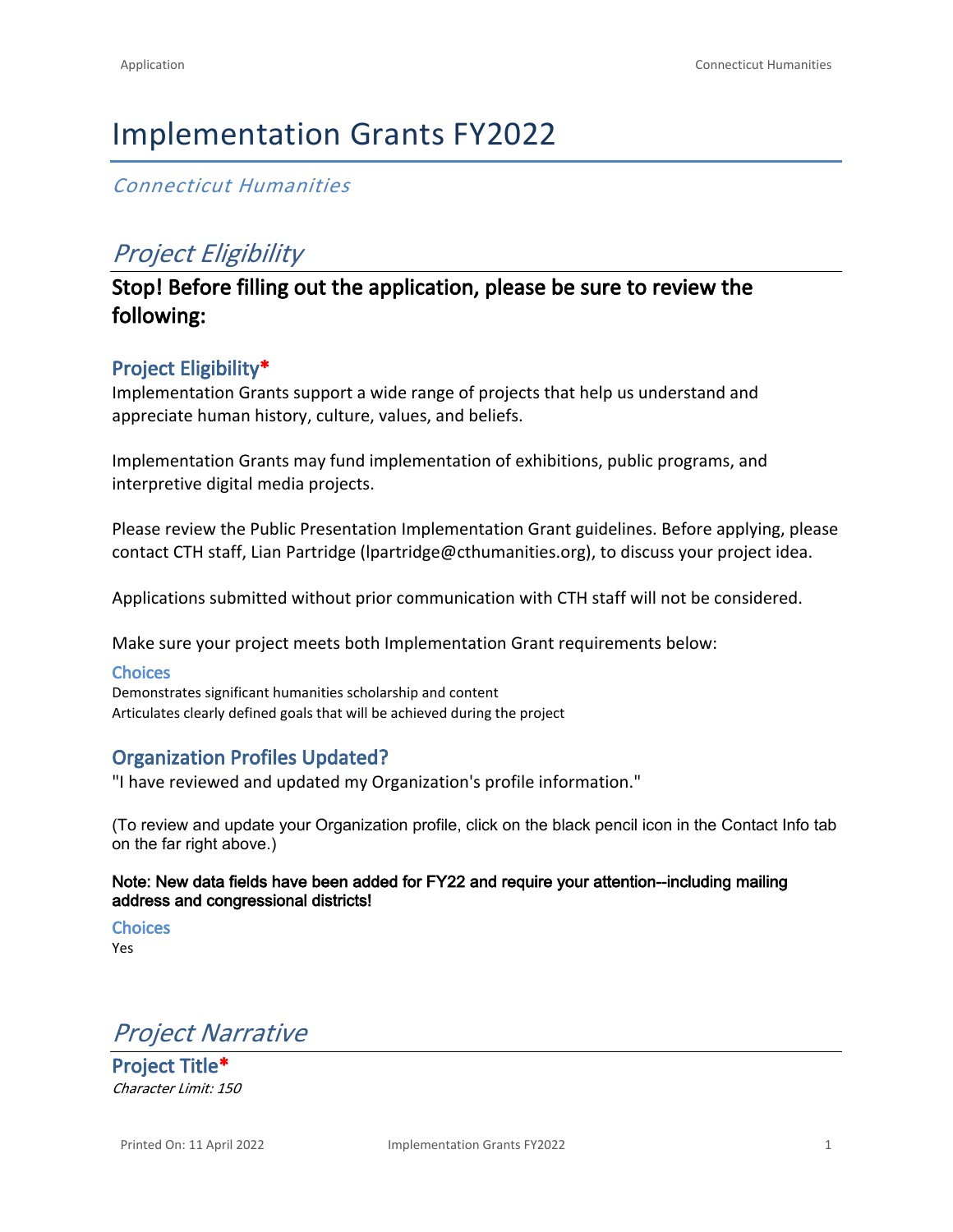## **Project Summary\***

Please describe your project and its major components in 2-3 sentences. Please include key information about your project like exhibition and public program dates.

Note: This description will be used both internally to reference the project for which you are seeking funding support, and, if funded, externally by CTH to describe your grant to the public on our website and in press releases.

*Character Limit: 500*

### **Project Case Statement\***

Why should Connecticut Humanities Fund this project?

Give a brief project abstract and explain how this project supports both [CTH funding priorities](https://cthumanities.org/funding-priorities/)  and your organization's mission.

*Character Limit: 3000*

## **Project Description and Background\***

Briefly explain how you developed this project, including resources you consulted during planning (scholars, archives, collections, etc).

Describe the project you will deliver to the public and what you expect they will learn from it. Identify specific elements of this project you are asking CTH to fund.

For Documentary Film submissions please additionally respond to the following in this section:

- o Story, issues, and characters: What is the specific story your project will tell and what are the associated issues it will explore? Why are these stories or issues important or timely? Who are the characters?
- o Describe the current stage of the project. Provide an estimated completion date.

#### *Character Limit: 10000*

### **Project Description and Background (continued)**

Use this text area if you need additional space to finish explaining your Project Description and Background. (OPTIONAL)

*Character Limit: 3000*

#### **Project Goals, Outcomes, and Evaluation\***

Please list your project's goals, outcomes, and evaluation techniques (maximum 5).

Project Goals: What do you hope this project will achieve? Goals may include impact on the audience, institution, community, etc.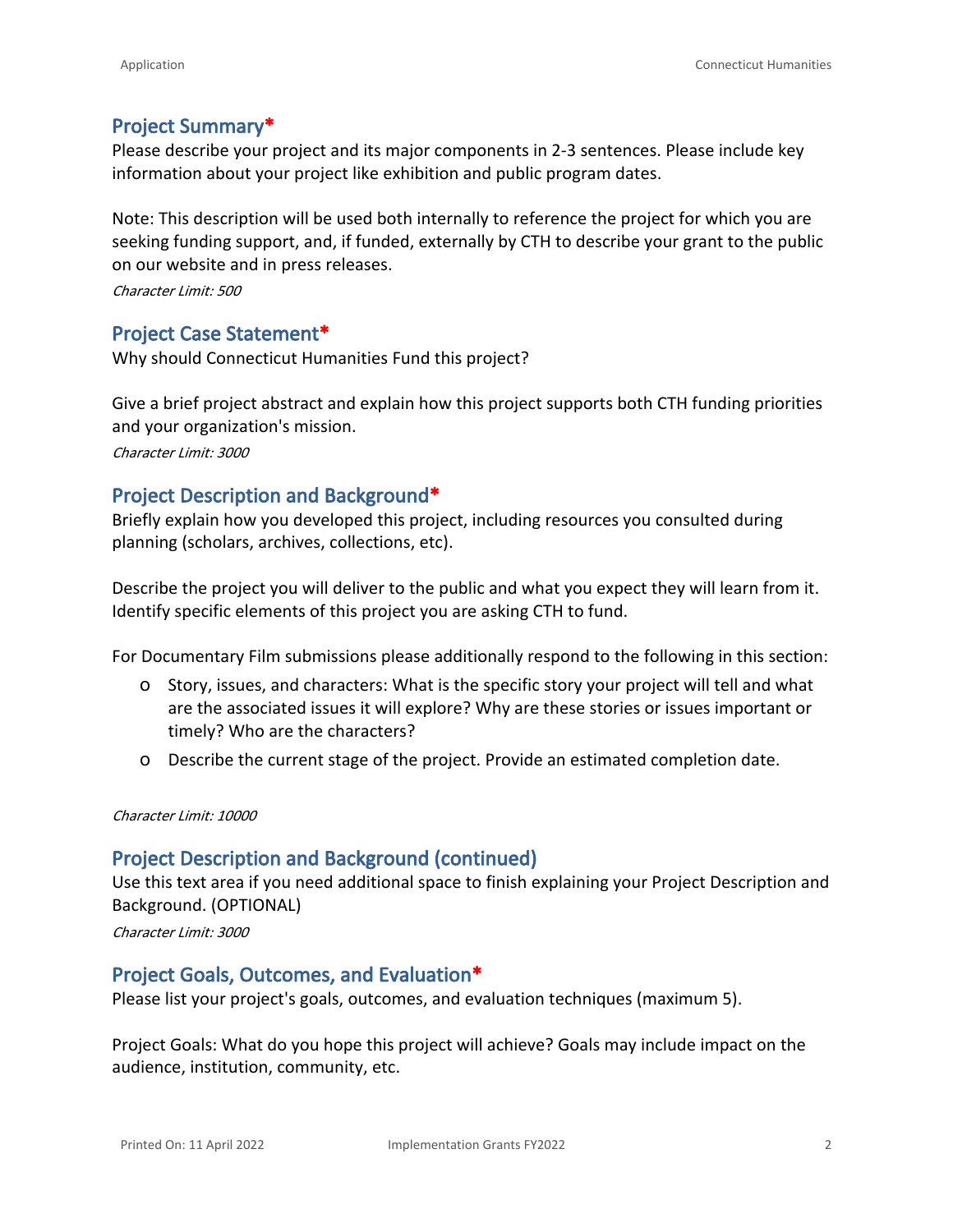Outcomes: What will you observe that will let you know you are successfully meeting your goals?

Evaluation Technique: How will you collect and interpret information to measure goal attainment? (For example: survey, observation, interviews etc.)

Each Project Goal should have a corresponding Outcome and Evaluation Technique.

Please present in the following format:

Project Goal 1 Outcome 1 Evaluation Technique 1

Project Goal 2 Outcome 2 Evaluation Technique 2

Etc *Character Limit: 3500*

## **Sample Evaluation Materials\***

Please include an attachment containing your sample evaluation materials. *File Size Limit: 1 MB*

## **Humanities Content\***

How do you expect the final project will help the audience understand and appreciate human history, culture, values, and beliefs?

What themes or issues did you convey in this project?

*Character Limit: 3500*

## **Relationship to Project's Subjects and Participants\***

Describe your project team's relationship to your project's subjects and participants. If telling the story of a community or culture, please explain your access to this community and how you will address their needs and interests in your humanities project. What role(s) did the participants or community play in the planning and development of your project? What role(s) will they play in the implementation, production, and/or marketing/distribution stages? *Character Limit: 3000*

## **Project Audience\***

What target audience did you identify for this project? Why did you choose this audience?

*Character Limit: 3500*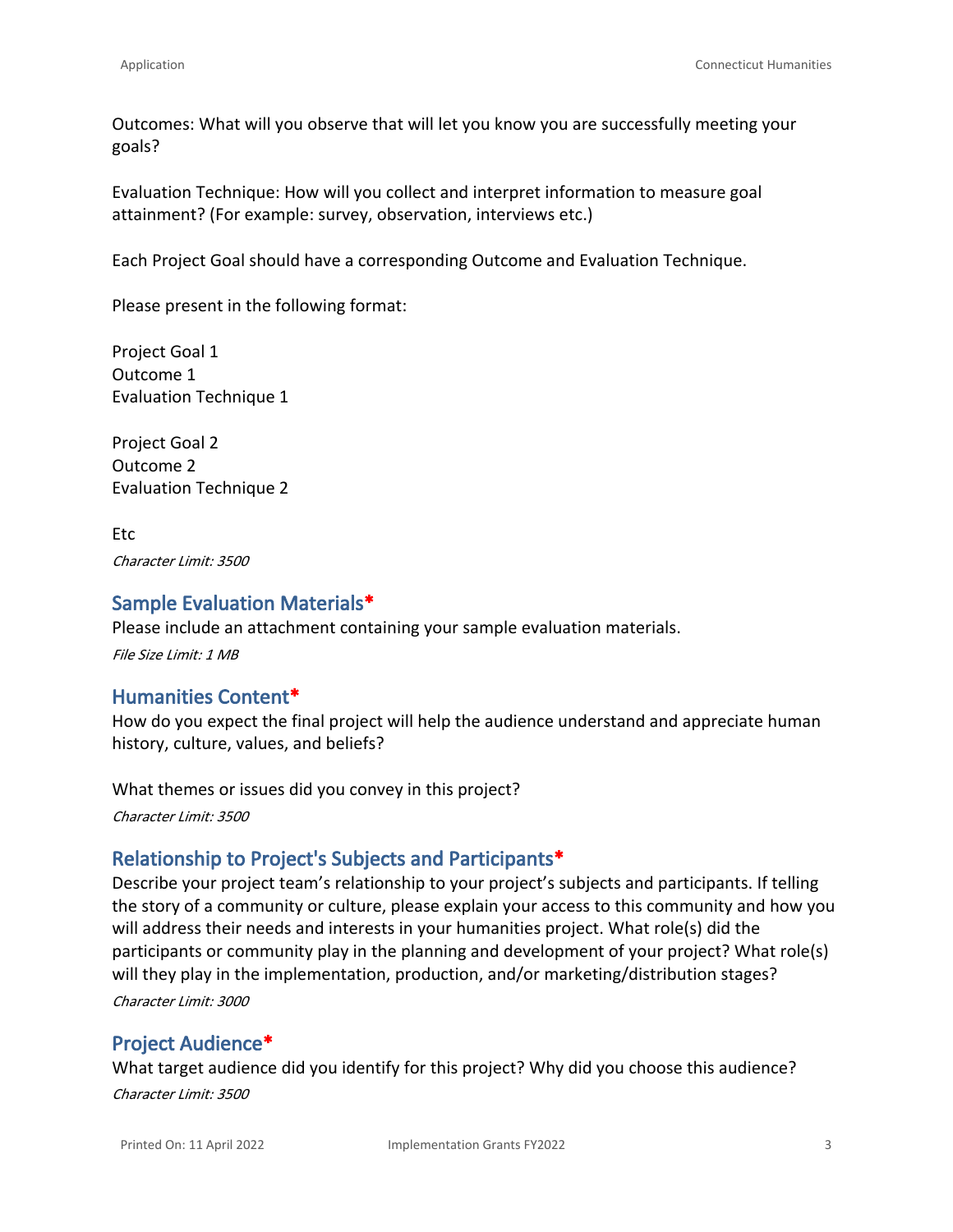## **Total # of Audience Members Anticipated for Entire Project (Total Project Attendance)\***

*Character Limit: 100*

## **Marketing and Publicity\***

Describe your plans to promote the project, including specific media outlets (print, broadcast, social) and estimated coverage for each. How will you reach your target audience?

For Documentary Film submissions please additionally respond to the following in this section :

o Describe the outreach strategy, including plans for theatrical, festival, educational and/or community presentation, broadcast and/or distribution, web distribution, and for cultivating and engaging online audiences, as applicable.

*Character Limit: 3500*

### **Schedule\***

Describe the major tasks to complete the project, specific dates for both the beginning and completion, and the team member(s) responsible for each. Include ONLY tasks during the requested grant period.

Please use the following format:

1 Start & End Date; Task; Team Member(s) 2 Start & End Date; Task; Team Member(s) etc *Character Limit: 5000*

## **Additional Information**

Please share any additional information that you feel would be helpful for our Application Review Committee to know when reviewing your grant application. (Optional)

*Character Limit: 750*

## *Presenters, Consultants, and Project Team Members*

### **Project Team\***

Please list your project's major participants including presenters, consultants, scholars, staff, etc.; indicate if they will be paid with CTH grant funding; and list their major project responsibilities.

Make sure you include ALL participants for whom you are requesting CTH funding in this section.

Please attach resumes or bios for all listed in the Project Team in the next question.

Please use the following format: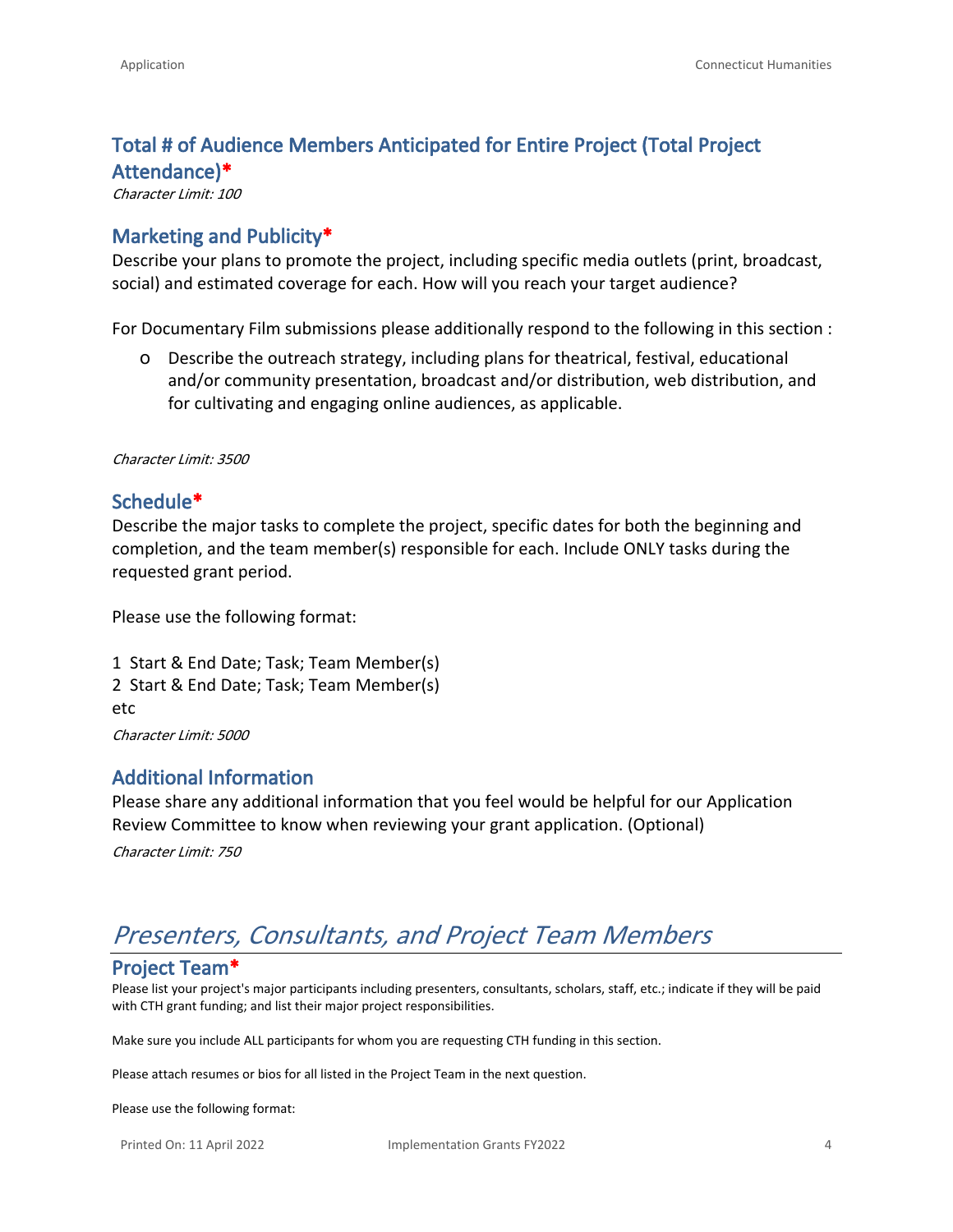Team Member 1 Name Team Member 1 Title Team Member 1 Organization Paid with CTH grant funds Major Responsibilities

Team Member 2 Name Team Member 2 Title Team Member 2 Organization Not paid with CTH grant funds Major Responsibilities

Etc *Character Limit: 10000*

## **Project Team Resumes and Bios\***

Please attach a CV or resume of up to 3 pages for each person for whom CTH grant funding is being sought that demonstrates appropriate skills and/or scholarship to carry out their role in the project.

Short (one- or two-paragraph) bios of vital team members NOT paid through CTH funds may also be included.

Note: Only 1 attachment can be uploaded in this space. If you have multiple resumes to share, please combine into 1 document before uploading.

*File Size Limit: 3 MB*

### **Collaborative Projects**

If the project is a collaborative effort, managed with other organizations, please include letters from those partners describing their respective roles in the project.

*File Size Limit: 2 MB*

## *Project Budget & Justification*

## **Budget\***

Upload your completed Connecticut Humanities Universal Budget Form (a Microsoft Excel spreadsheet) here. For a blank Universal Budget Form, please click [here.](https://cthumanities.org/wp-content/uploads/2018/12/Universal-Grant-Budget-8.6.18-final.xlsx)

Note: The Universal Budget Form contains several tabs. The first tab provides instructions on how to use the spreadsheet. The next 8 tabs should be used to enter project expenses by appropriate expense category. The last tab is a Budget Summary; do not enter data into the Budget Summary as values will fill automatically to this page from all of the other expense category tabs.

*File Size Limit: 3 MB*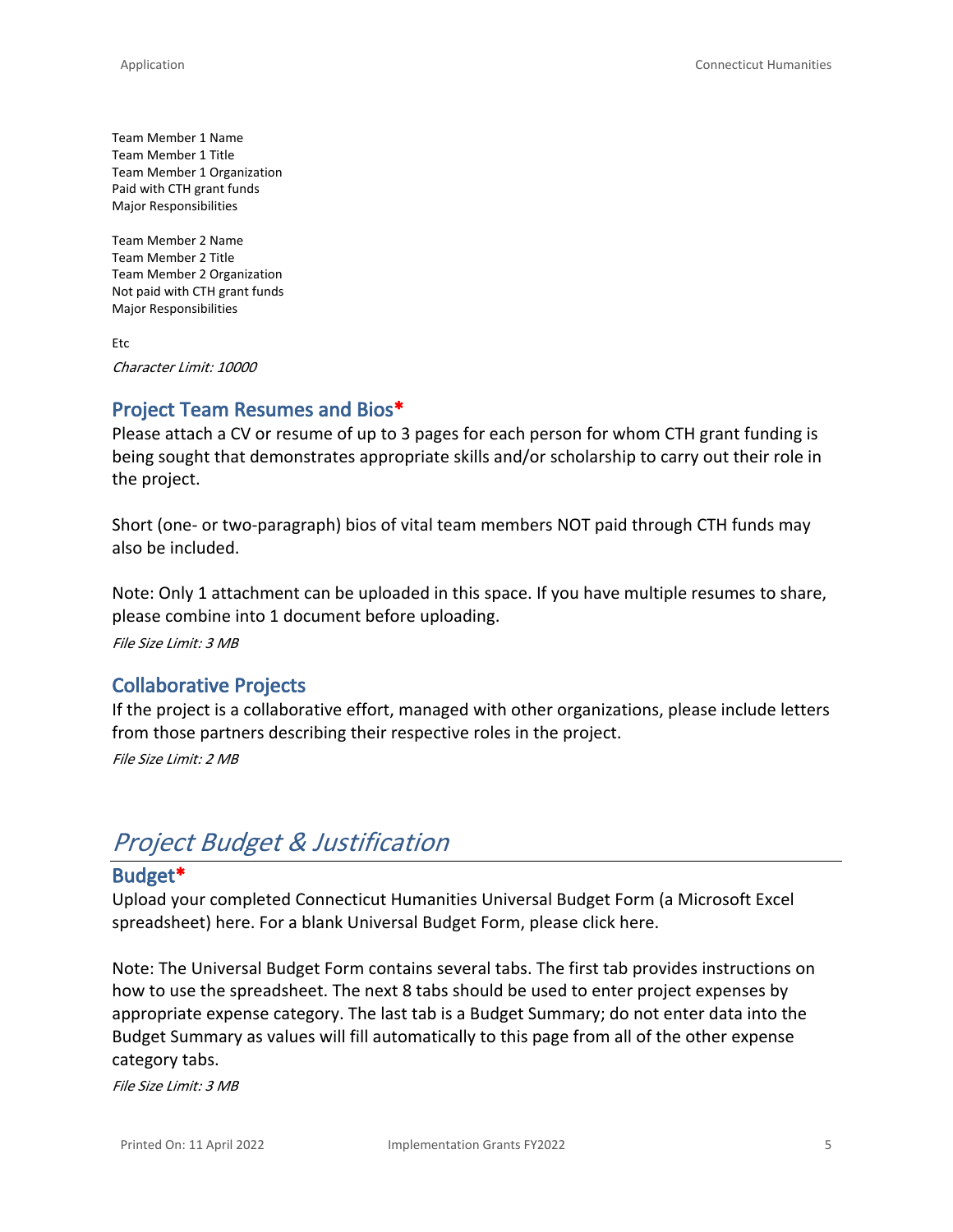## **Budget Notes and Justification**

In this space, please explain and justify the need for any items you wish Connecticut Humanities to fund that have not been described and explained elsewhere in the grant application. *Character Limit: 2000*

#### **Project Revenue Plan for External Cash Match**

Please provide information about your plans to secure the required percentage of matching funds from external sources prior to the end of the requested grant period.

## **List of Expected Grants/Grantors\***

Please provide information about your project's grants/ grantors to be used as external cash match.

Please use the following format:

Grant/Name of Grantor Requested Grant Amount Anticipated Award Date Confirmed Amount

Grant/Name of Grantor Requested Grant Amount Anticipated Award Date Confirmed Amount *Character Limit: 2000*

## **Contingency Plan for Grants\***

If you do not receive grants for which you have applied, how will you generate the required percentage of external cash match?

*Character Limit: 250*

## **Total Individual Donations\***

Please list the total amount of individual donations\* expected to be used as external cash match for your project.

\*Certification that individual donations are directed to a CTH-funded project is required at the end of the grant period.

*Character Limit: 20*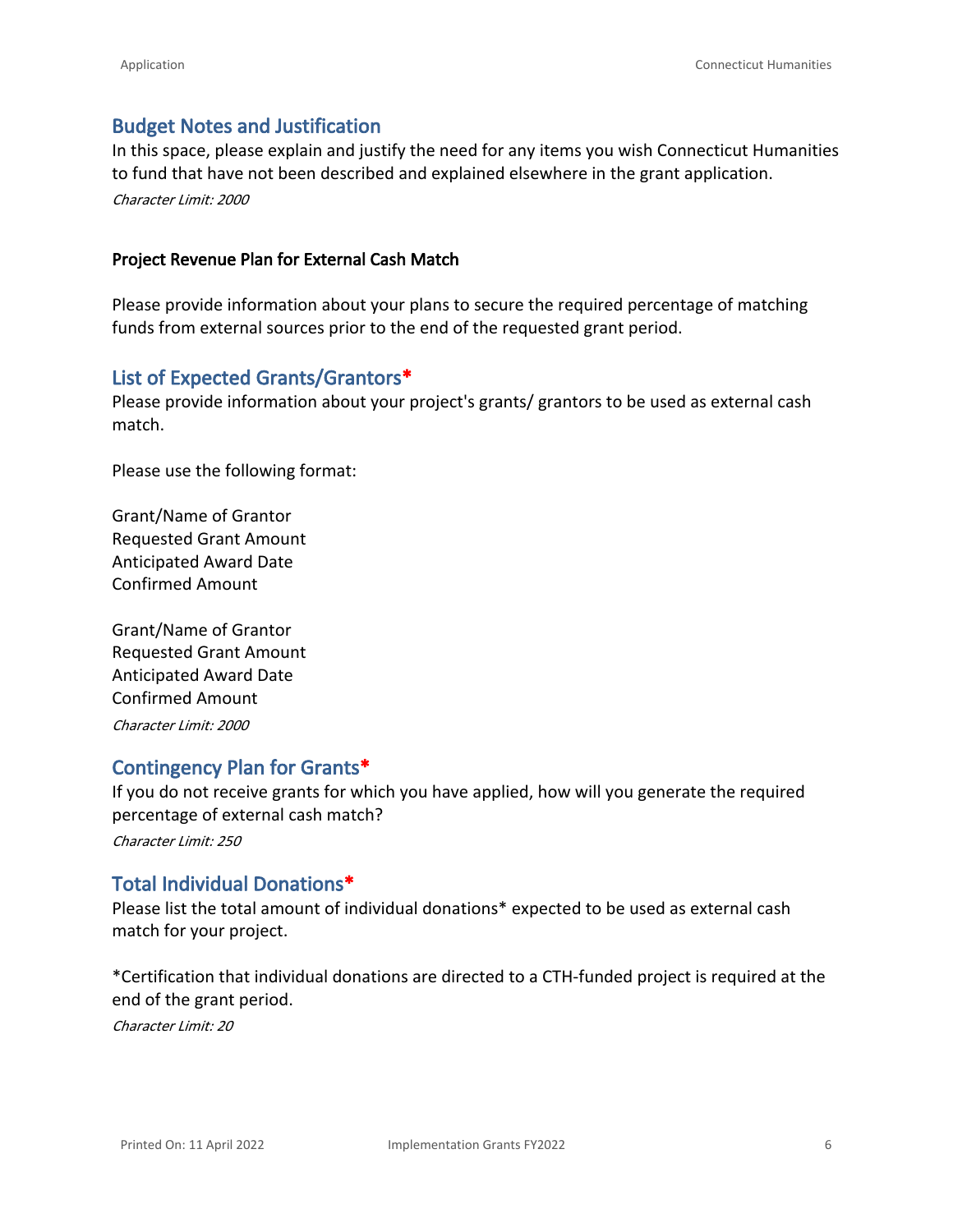## *Additional Required Attachments*

**In addition to the attachments required in previous sections, Implementation grants require certain, additional attachments based on project type.**

#### **Exhibitions and Site Interpretation**

Exhibitions and site interpretation are the physical presentation of humanities content and are typically installed on a permanent or temporary basis at museums and other public sites.

Exhibitions and site interpretation grants require all of the following:

- A list or illustrations of key objects or images
- Sample text for introductory panel, main section panels, and object labels
- A rendering of the exhibition's floor plan and sample elevations
- A brief narrative "walk-through" of the exhibition or site that describes the visitor experience
- Specific examples of "take-away messages" or learning objectives and how you will convey them through the exhibition
- Admission and other fees

## **Exhibition Attachments Quick Check List**

If you are requesting funding for an exhibition, have you included:

#### **Choices**

List of objects/images Sample text copy Floor plan Sample elevations Narrative walk-through Take-away messages/ learning objectives Admission and fees

#### **Presentation Programs**

Public presentations include lectures, performances, festivals, and guided discussions that engage audiences in interpreting and examining issues and themes.

Include a summary (maximum two pages) that provides a concise description of the proposed program, including: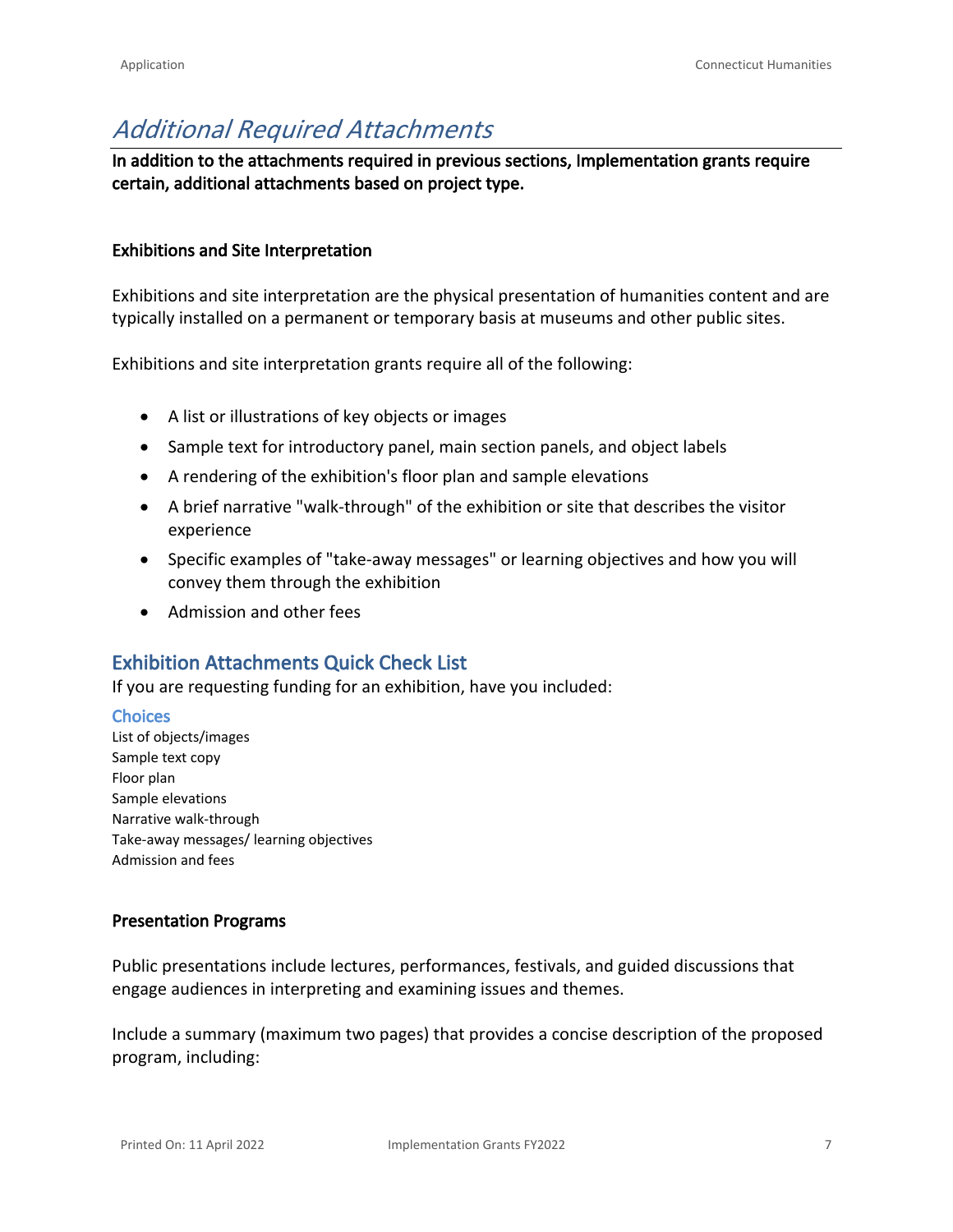- Title, theme(s), and format of public program(s)
- Dates and times of program(s)
- Location and audience capacity of the venue(s)
- Admission and other fees
- Name of speakers, educators, or presenters
- If presentation is part of a larger program, include a schedule of events for the date(s)

For film and theater presentations, also include up to two pages that include:

- A synopsis of the plot or story line
- Specific examples of "take-away messages" or learning objectives

#### **Interpretive Digital Media Projects**

Connecticut Humanities invites digital media projects including websites, creation & dissemination of audio and visual material, mobile applications, Geographic Information System applications, & data visualization projects.

Projects must be well grounded in scholarship and illuminate ideas and insights central to the humanities. Please provide these attachments for all digital projects:

- Statement of technologies to be used and justification for selection
- Justification for choosing any proprietary technologies over open-source options
- Description of standards (digitization, metadata, public accessibility, privacy) that will be employed
- Access or other fees for the public to use the site or app
- Explanation of how you will obtain permissions for intellectual property you do not own
- For website and mobile app projects: sample text, screen shots and site map or structural description for the website
- For other media projects: sample text & audio/visual components

### **Documentary Films**

Documentary film grants strengthen the humanities content of documentary media productions and help propel projects to completion.

Projects must be:

• in the production stage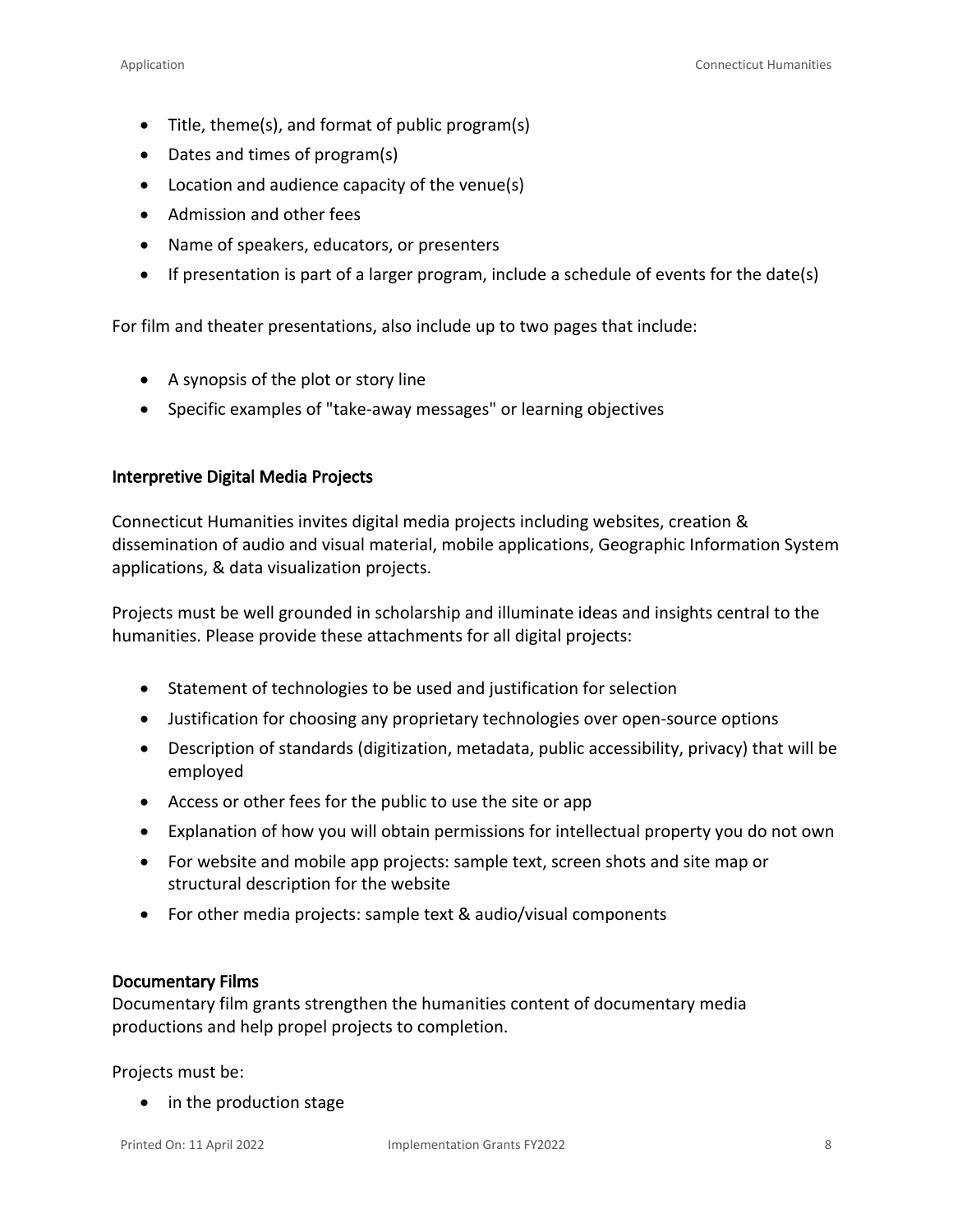- have a work in-progress to submit
- actively involve at least two [Humanities subject area experts](https://cthumanities.org/our-story/what-are-the-humanities/) to help advise on, frame, & contextualize subject matter throughout the production process
- have a previously completed work sample to submit.

Documentary film grants require:

- A brief treatment detailing the creative style, narrative structure, imagery or audio content, animation, & interactive elements, as applicable, of your project. (2 pp. max)
- Access to the work-in-progress sample for which you seek funding. (Suggested length: 10 minutes.)
- Access to a prior work sample in its entirety.
- Explanation of the prior work submitted & brief outline of role(s) your project team members played in its creation. Provide any necessary background information or context for the work-in-progress. (2 pp. max)

#### **File Upload\***

Please attach one (1) document containing all of the materials required as outlined above, based on the project type(s) for which you are requesting funding, to help us evaluate the quality and humanities content of your project.

Note: Only 1 attachment can be uploaded in this space. If you have multiple documents to share, please combine into 1 file before uploading.

*File Size Limit: 13 MB*

## *Applicant Information*

## **Authorizing Signatory First Name\***

Note: If funded, the **Authorizing Signatory** is the person authorized to sign a grant contract for your organization.

*Character Limit: 100*

### **Authorizing Signatory Last Name\***

*Character Limit: 100*

### **Authorizing Signatory Title\***

*Character Limit: 250*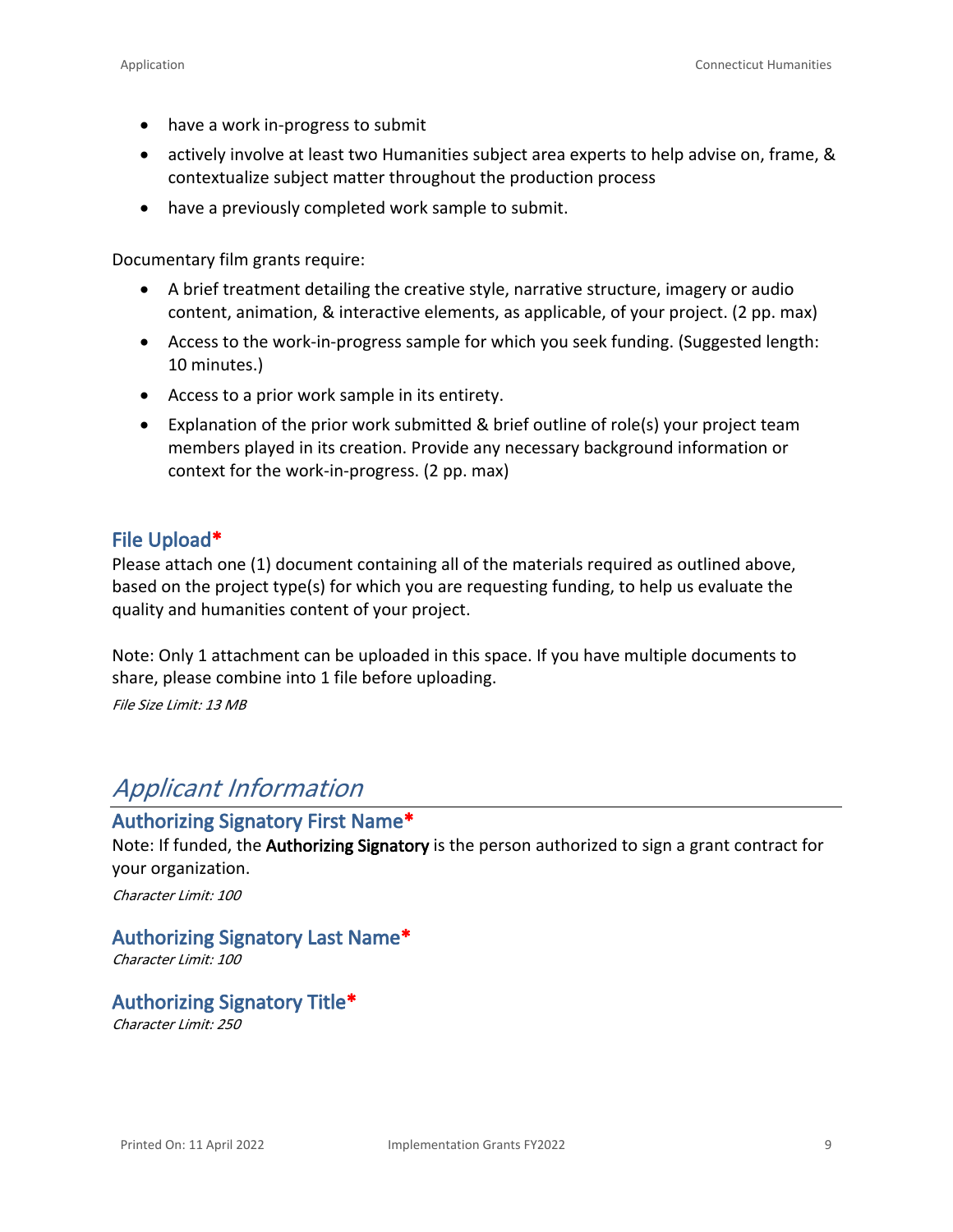### **Authorizing Signatory Mailing Address\***

Please follow this formatting example:

*Connecticut Humanities, 100 Riverview Center, Suite 270, Middletown, CT 06457*

*Character Limit: 250*

#### **Authorizing Signatory Phone Number\***

Please use the following format: *000-000-0000*

*Character Limit: 250*

#### **Authorizing Signatory Email Address\***

*Character Limit: 250*

#### **Project Director First Name\***

Note: The Project Director is the person responsible for managing your project. This individual will become your organization's primary contact person with Connecticut Humanities should the grant be funded. The Project Director and the Fiscal Agent CANNOT be the same person. *Character Limit: 100*

**Project Director Last Name\*** *Character Limit: 100*

**Project Director Title** *Character Limit: 100*

**Project Director Organization\***

*Character Limit: 150*

#### **Project Director Phone Number\***

Please use the following format: *000-000-0000 Character Limit: 250*

### **Project Director Email Address\***

*Character Limit: 250*

#### **Fiscal Agent First Name\***

Note: The Fiscal Agent is the person responsible for managing your project's grant funds and expenditures. The Project Director and the Fiscal Agent CANNOT be the same person.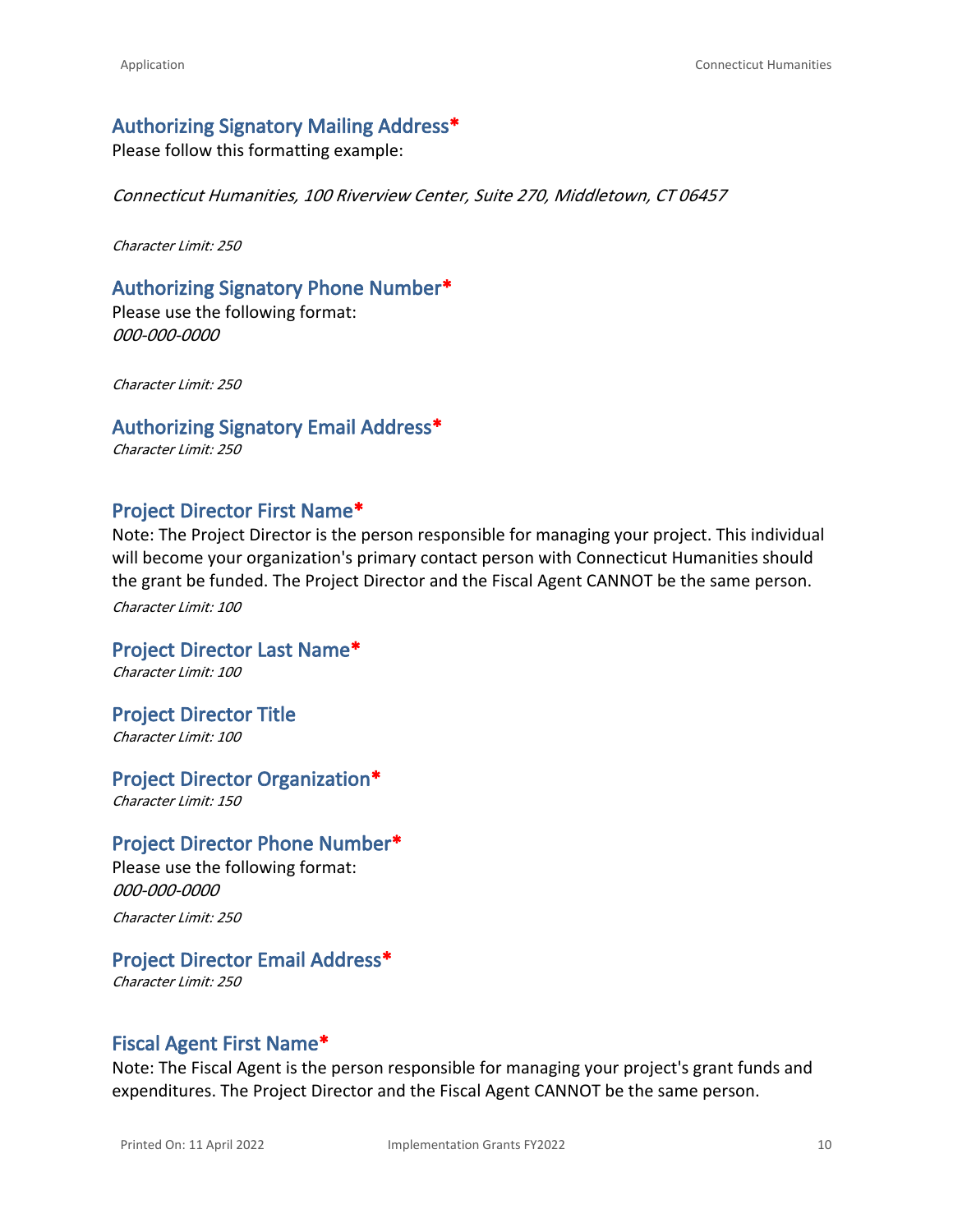*Character Limit: 100*

**Fiscal Agent Last Name\*** *Character Limit: 100*

**Fiscal Agent Title** *Character Limit: 100*

**Fiscal Agent Organization\*** *Character Limit: 150*

## **Fiscal Agent Phone Number\***

Please use the following format: *000-000-0000 Character Limit: 250*

**Fiscal Agent Email Address\***

*Character Limit: 250*

## **Current Board List\***

Please attach a list of your organization's board members for your organization's current fiscal year (i.e., FY2022 names, mailing addresses, and email addresses) in PDF format.

*File Size Limit: 1 MB*

## **Current Year Operating Budget\***

Please attach your organization's current fiscal year operating budget (i.e., FY2022) in PDF format.

*File Size Limit: 1 MB*

#### **Previous Year Operating Budget\***

Please attach your organization's operating budget actuals for its most recently completed fiscal year (i.e., FY2021) in PDF format.

*File Size Limit: 1 MB*

### **Application Certification\***

"I certify that the information presented in this application is true and accurate. I have read and understand the [guidelines](https://cthumanities.org/wp-content/uploads/2022/02/PP-Implementation-Guidelines012622.pdf) relating to this application. The applicant organization is in compliance with any grants previously awarded by Connecticut Humanities."

#### **Choices**

By checking this box, I certify that I have read and understood the above statement